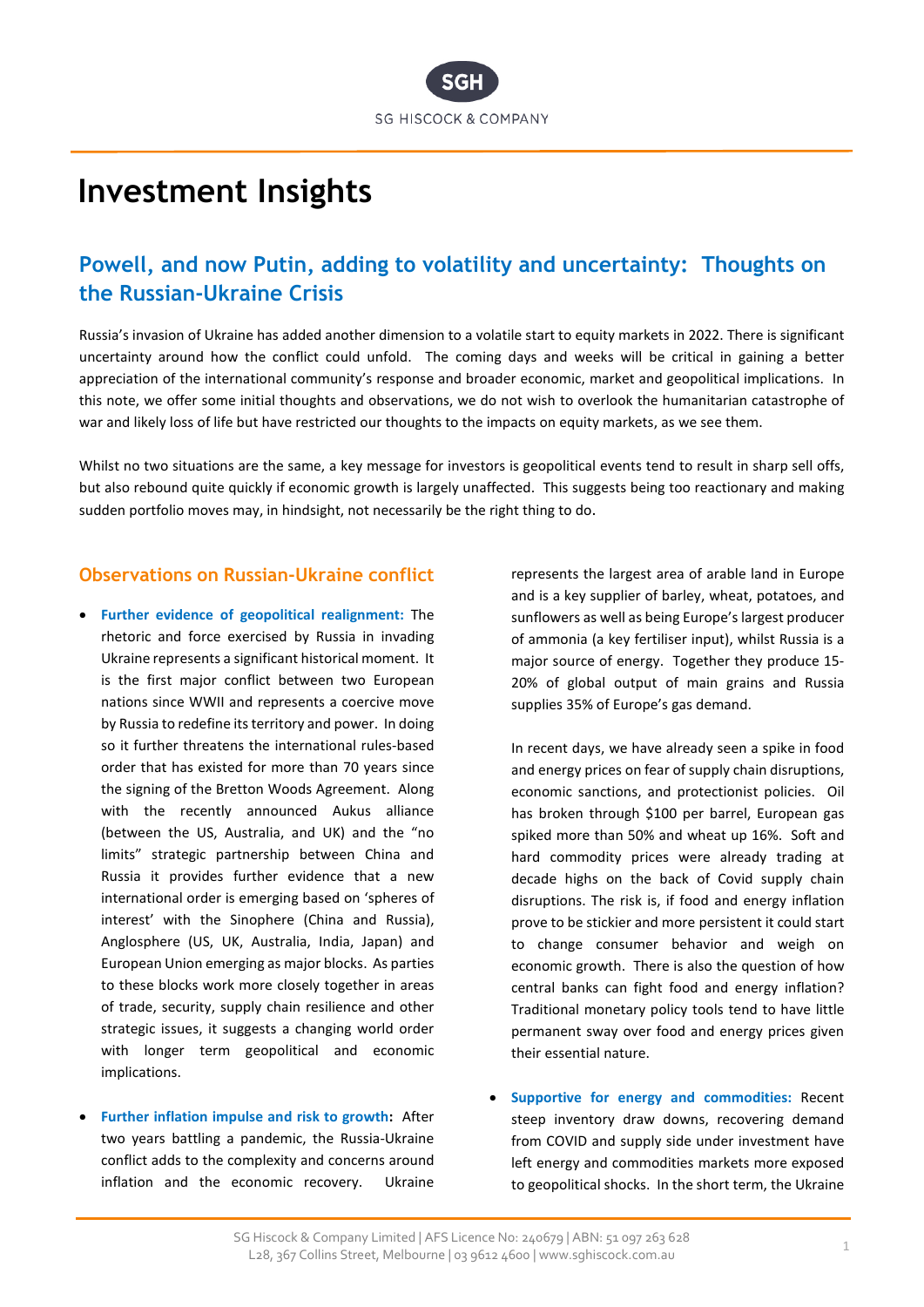crisis provides additional impetus to prices and supports our positive energy and commodities view, providing tailwinds for oil and gas stocks. However, the latest move in oil prices is also a signal to the market to raise supply and curtail demand, while the latest move in inflation is a signal to central bankers to curtail the supply for money and raise rates. This set-up is likely to lead to ongoing volatility.

 **Sanctions - where and how?** Western policymakers have begun to roll out sanctions on Russia including restrictions on Russian banks, foreign trading in Russian sovereign debt. Over the weekend it was announced Russia will be cut off from the SWIFT international payment network used by 11,000 banks in 200 countries. In addition, Germany has announced a halting of the start-up approval of the Nord Stream 2 gas pipeline which is intended to supply gas from Siberia to Europe via Germany.

The impact of the initial sanctions remains uncertain, and the fact they didn't deter Russia from invading in the first place, raises questions about their efficacy. We expect where sanctions go from here depends on how the Ukraine situation evolves.

The most severe and obvious way to hurt the Russian economy would be energy sanctions, given oil and gas exports represent roughly two-thirds of Russia's budget revenues. But this comes with the risk of hurting other economies dependent on Russian exports and indirectly the oil price and global growth, still recovering from the pandemic. Imposing restrictions on supplying financing, technology, and services to Russian companies in the energy, defence and financial sectors may be more palatable first steps.

The introduction of meaningful sanctions will require the West to accept significantly higher costs and potential spill over effects. A risk in banning Russia from using the SWIFT system is it increases the risk of politicising the platform and the use of alternative platforms like CIPS, China's rival to SWIFT for the cross-border payments in yuan. The other consideration is how will Russia respond to sanctions? Whilst it has little incentive to curtail major commodities like oil and gas, the disruption of industrial metals like nickel or palladium could cause

problems for international supply chains, and add to inflation risks.

 **Australia more insulated, Europe more exposed**: Australia has relatively little direct economic and financial exposure to Russia and Ukraine. In 2020 Australia's two way trade was only 0.2% of our total trade. It also has little direct exposure in terms of debt and equities. The greatest impact is likely to be felt indirectly through any impact on higher oil and petrol prices and over time, food prices if the situation becomes protracted.

The conflict has greater risk of weighing on European growth given the dependence on Russian energy and Ukraine's soft commodity position. Any sanctions or disruption to European gas supply and prices remains the greatest obvious risk. There are incentives on both sides of the conflict to suggest large disruptions in commodity flows are unlikely, but this cannot be dismissed.

## **Investment considerations**

The impact and timing of geopolitical events are usually very hard to anticipate, and position around. As we have witnessed in recent days, they can drive a sharp decline in risk appetite and markets as investors are gripped by fear and seek flight to safety. This favours sectors like Healthcare, Staples, Telcos and Gold and sovereign bonds.

The rebound can also be quite fast, and is generally faster than when geopolitical tensions are not the main driver. This is consistent with geopolitical shocks often being short-lived and driving a higher risk premium without leading to a material change to long-term growth expectations. We are therefore cautious about being too reactionary and making sudden portfolio changes.

Still, the impact can linger, especially if economic conditions worsen as a function of the geopolitical shock adding to uncertainty around future growth. It will be particularly important to monitor economic data and conditions over coming weeks and months.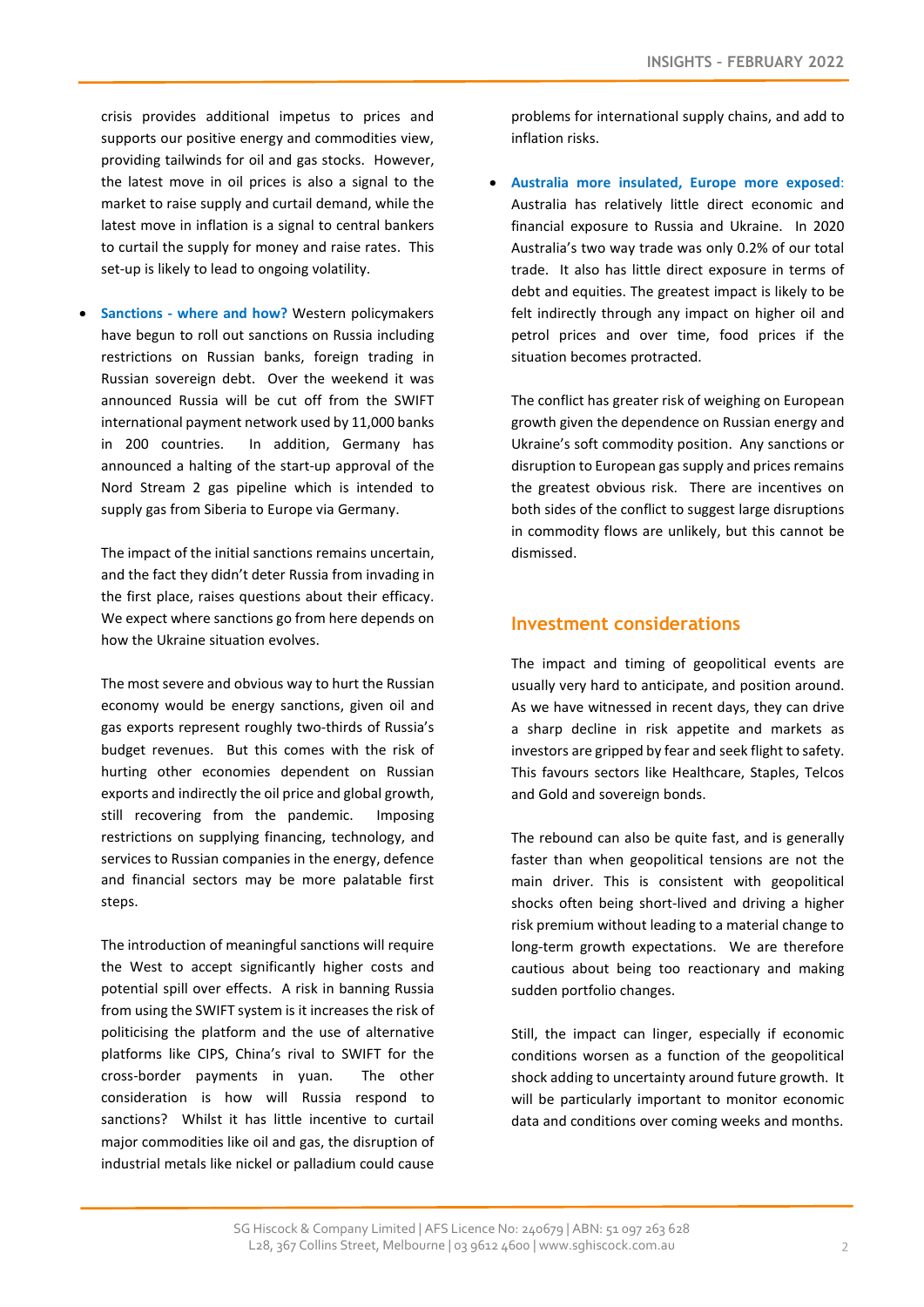Since the beginning of the year, and before the escalation of events in Ukraine, there had already been an increase in volatility as markets grappled with the tug of war between rising inflation concerns, monetary tightening, and post covid economic recovery. This has seen strong relative outperformance of more cyclical and value stocks leveraged to higher inflation and underperformance in growth and long duration companies (those with more of their earnings in the future). As Figure 1 shows, this has been most evident in the unprofitable technology stocks which in the US and Australia at an Index level have erased all their gains of the last 18 months.

The sharp correction in some parts of the market, and impending rise in central bank interest rates has raised concerns of a broader market sell off. The Ukraine situation only adds to this fear. Higher inflation concerns support calls for higher rates. However, if it results in lower economic growth it could also see the recent sharp rise in interest rate expectations revised down, and central banks delay or reduce the number of hikes as they seek to cushion their respective economies.

The timing of the Ukrainian conflict, and sharp rise in commodity prices, also raises the question whether we are currently seeing peak inflation, and potential for the inflation narrative to take a breather. This is due in part to the high base effect already in place, but also potential peaking of Covid supply chain bottlenecks and problems exacerbated by the back-to-back effects of the Delta and Omicron waves. In the near term, any fading inflation expectations would likely be positive for growth stocks given their sharp sell-off, whilst reopening will continue to provide tailwinds for cyclicals such as travel and energy stocks. Both scenarios are plausible, and support the argument for maintaining a diversified portfolio.

Beyond this we see increasing evidence why inflation could prove more persistent and structurally higher. As Figure 2 shows, looking back over the last 100 years rising inflation regime episodes mostly coincide with unexpected supply shocks. Covid has arguably resulted in the biggest supply shock in history with the effective lockdown of all economies. This has been an 'eventdriven' shock which should alleviate as the pandemic recedes. However, the Russian-Ukraine conflict provides further credence to a changing world order and geopolitical and economic realignment of supply chains and trade, with greater sanctions, tariffs, and sovereignty restrictions. This points to broader structural change afoot, a potentially higher inflation regime and the coming of the end of the 30-year deflationary cycle!



**Figure 1: Last 18 months unprofitable US Tech sector and ASX200 Tech Sector have materially underperformed**  Index price performance last 18 months (from 1-Sep-2020 to 25-Feb-2021)

*Source: Bloomberg*